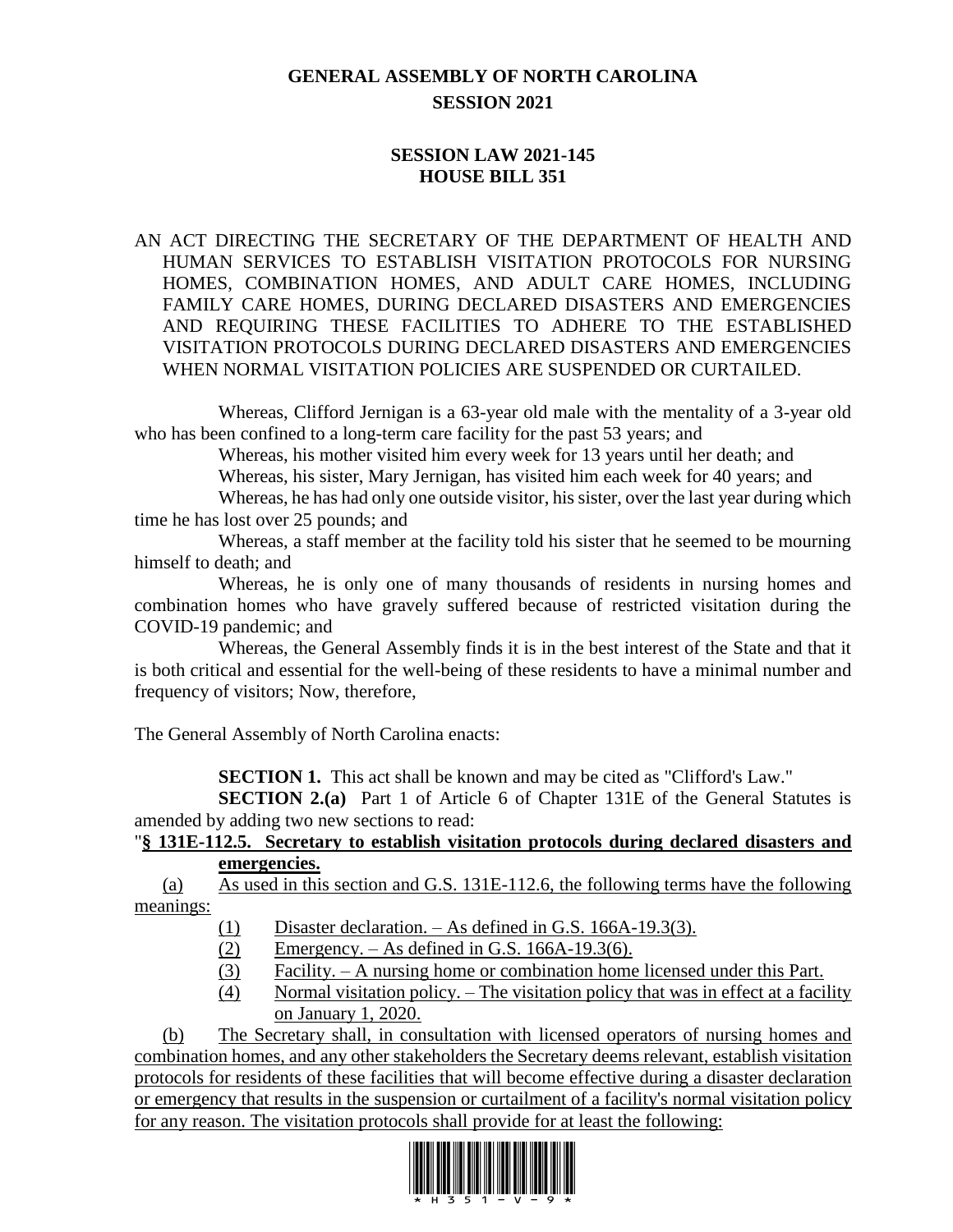- (1) Each resident shall have the right to designate one preapproved visitor and one preapproved alternate visitor. The preapproved visitor, or if the preapproved visitor is unavailable, the preapproved alternate visitor, shall be allowed to visit the resident at least twice per month during any period of time during which the facility's normal visitation policy is suspended or curtailed for any reason during the declared disaster or emergency.
- (2) Prior to admission, each facility shall explain and provide to each resident written notification of the visitation protocols established by the Secretary under this section.
- (3) Visitation under these protocols shall be subject to Centers for Medicare and Medicaid Services directives and to the guidelines, conditions, and limitations established by the facility as part of its normal visitation policy.

### "**§ 131E-112.6. Patient visitation rights for nursing home residents and combination home residents during a disaster declaration or emergency.**

Notwithstanding any provision of this Part, Chapter 166A of the General Statutes, or any other provision of law to the contrary, the visitation protocols established by the Secretary under G.S. 131E-112.5 shall be in effect during any period of time when (i) there is a declared disaster or emergency and (ii) a nursing home or combination home licensed under this Part suspends or restricts the normal visitation policy for any reason."

**SECTION 2.(b)** By June 15, 2022, the Secretary of the Department of Health and Human Services shall implement the visitation protocols described in G.S. 131E-112.5, as enacted by this act. At least 30 days prior to implementation of these visitation protocols, the Secretary shall submit a report summarizing the visitation protocols to the Chairs of the Joint Legislative Oversight Committee on Health and Human Services.

**SECTION 3.(a)** Article 1 of Chapter 131D of the General Statutes is amended by adding two new sections to read:

#### "**§ 131D-7.1. Secretary to establish visitation protocols during declared disasters and emergencies.**

(a) As used in this section and in G.S. 131D-7.2, the following terms have the following meanings:

- (1) Disaster declaration. As defined in G.S. 166A-19.3(3).
- (2) Emergency. As defined in G.S. 166A-19.3(6).
- (3) Facility. An adult care home, including a family care home, licensed under this Article.
- (4) Normal visitation policy. The visitation policy that was in effect at a facility on January 1, 2020.

(b) The Secretary shall, in consultation with licensed operators of adult care homes, including family care homes, and any other stakeholders the Secretary deems relevant, establish visitation protocols for residents of these facilities that will become effective during a disaster declaration or emergency that results in the suspension or curtailment of a facility's normal visitation policy for any reason. The visitation protocols shall provide for at least the following:

- (1) Each resident shall have the right to designate one preapproved visitor and one preapproved alternate visitor. The preapproved visitor, or if the preapproved visitor is unavailable, the preapproved alternate visitor, shall be allowed to visit the resident at least twice per month during any period of time during which the facility's normal visitation policy is suspended or curtailed for any reason during the declared disaster or emergency.
- (2) Prior to admission, each facility shall explain and provide to each resident written notification of the visitation protocols established by the Secretary under this section.